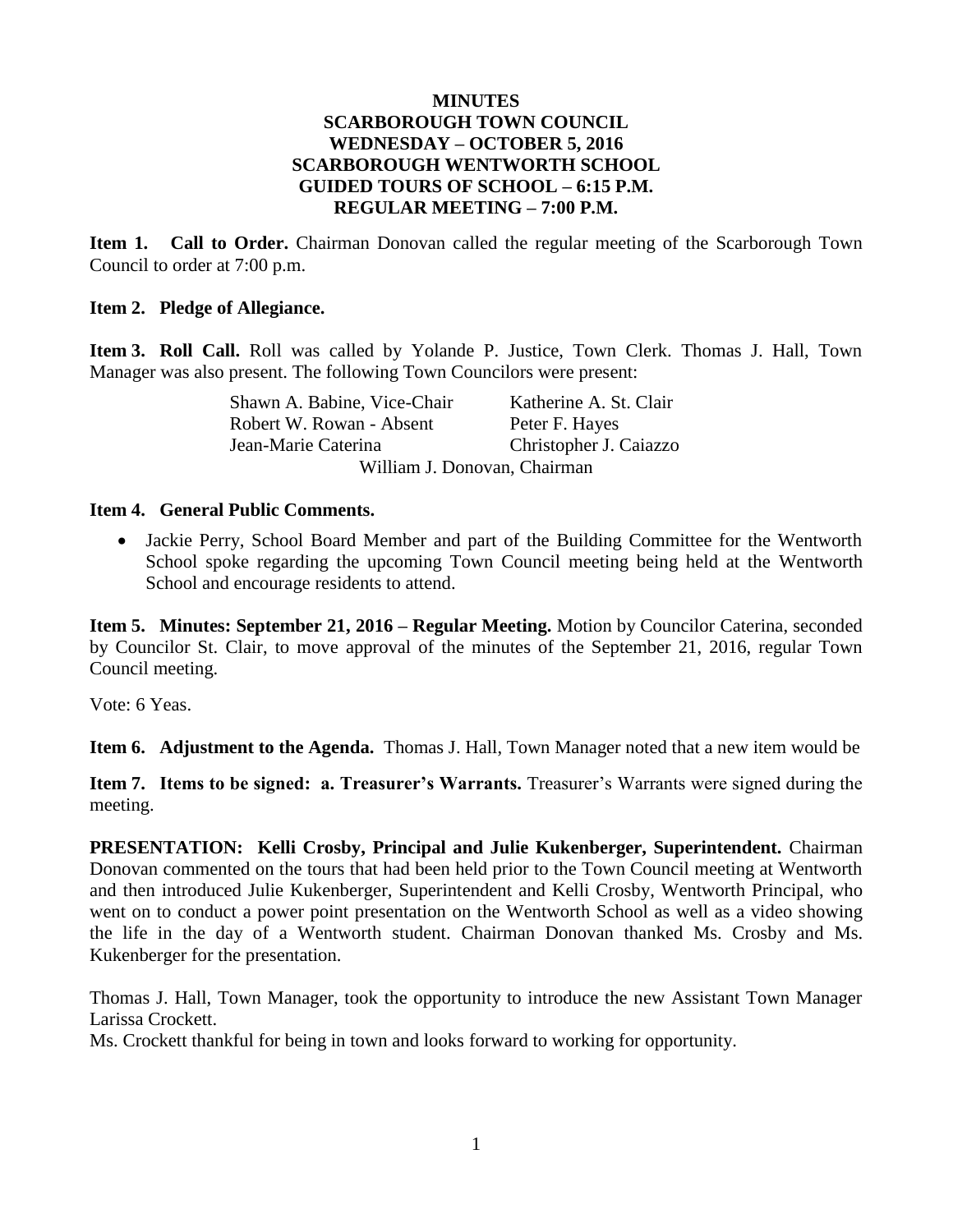**Order No. 16-061, 7:00 p.m. Public hearing and second reading on the proposed amendments to Chapter 1002, the Town of Scarborough Shellfish Ordinance, Section 5. Licensing - D. Conservation Activities.** *[Shellfish Conservation Commission]* Councilor Hayes, Liaison to the Shellfish Committee, gave a brief overview on this Order. Chairman Donovan opened the public hearing. As there were no comments either for or against, the hearing was closed at 7:37 p.m.

Motion by Councilor Babine, seconded by Councilor Caterina, to move approval of the second reading on the proposed amendments to Chapter 1002, the Town of Scarborough Shellfish Ordinance, Section 5. Licensing - D. Conservation Activities, as follows:

# **CHAPTER 1002 TOWN OF SCARBOROUGH SHELLFISH CONSERVATION ORDINANCE**

BE IT HEREBY ORDAINED, by the Town Council of the Town of Scarborough, Maine in Town Council assembled, that the following amendment to the Town of Scarborough Shellfish Conservation Ordinance, be and hereby amended as follows:

# **5. Licensing – Municipal Shellfish Digging is required.**

# **D. Conservation Activities:** [Adopted 06-03-15]

The Town encourages all shellfish diggers to protect and enhance the resource by participating in conservation activities such as seeding clam beds, participating in shellfish surveys, and participating in other approved resource management activities. All Commercial License holders 18 years of age or older may be required to participate in shellfish seeding as deemed necessary by the Shellfish Conservation Committee. Seeding or other approved conservation activities also may be undertaken on a volunteer basis. Commercial License Holders who complete the specified number of hours of conservation activities which may include required shellfish seeding hours and volunteer hours for a total of twelve (12), will be eligible for priority license renewal pursuant to Section 5.E.4.(a) of this Ordinance.

The Shellfish Conservation Committee will approve all accepted conservation activities by a majority vote. The names and number of hours completed on an accepted conservation activity will be recorded in writing by the Shellfish Conservation Officer and submitted to the Shellfish Committee on a monthly basis for their records.

It shall be the sole responsibility of the Commercial License holder to contact the Shellfish Committee Members or the Shellfish Officer to determine the conservation available to participate in. The Shellfish Committee Chair, with consent of the majority membership of the Committee, may designate special conservation work during any period of State closure of the Town of Scarborough shellfish beds. The Chair may poll the Committee by telephone, email, fax or in person for the purposes of this section. Each Commercial License holder is encouraged to contribute at least half of their voluntary conservation activity in the form of low tide work. All crab trapping is considered low tide work. The conservation year will run from May  $1<sup>st</sup>$  to November 30<sup>th</sup>. School conservation activities have a deadline of December 31<sup>st</sup> and are limited to a maximum of three (3) hours per project and six (6) hours total allowed.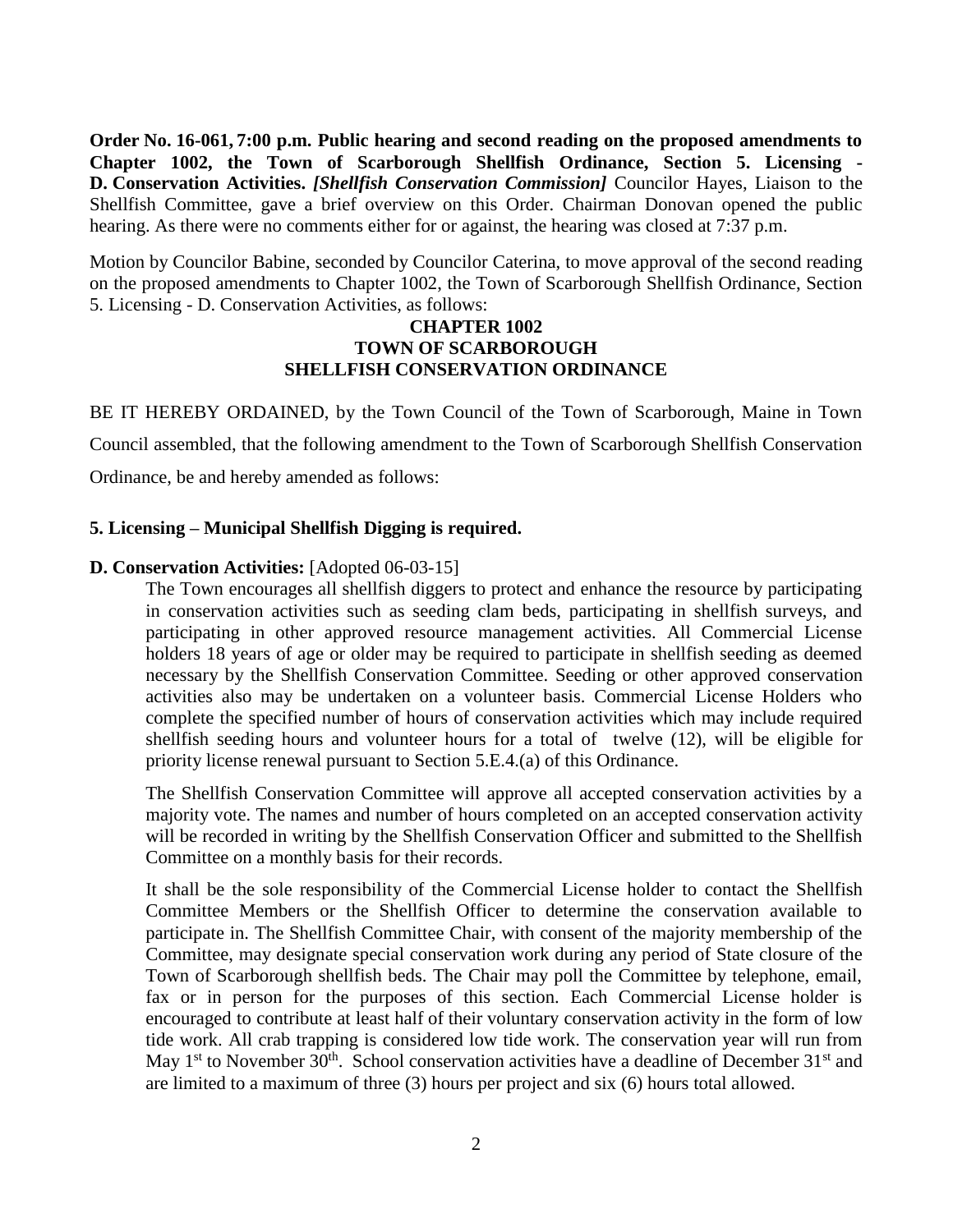The Shellfish Conservation Committee may waive all or part of the requirement for shellfish seeding for an applicant who provides the Committee with a written statement from a physician indicating that the applicant was not able to participate in any regularly scheduled shellfish seeding do to incapacitation by illness or injury. The Committee may also allow the following alternative conservation work, on an hour for hour basis, upon the request of an applicant made at a regular monthly meeting of the Committee. Such alternative work may be used to meet the shellfish seeding requirement or may be used to qualify as additional volunteer conservation activity:

- i. Another time to complete conservation time for an applicant who demonstrates to the Committee that the illness or incapacitation of a parent, spouse or child prevented that person from participating in regularly scheduled conservation time; or,
- ii. Alternate, less strenuous work for an applicant who provides the Committee with a written statement from a physician indicating that the applicant is not physically able to participate in regular conservation work.
- iii. At the discretion of the Project Leader, any scheduled conservation project may be canceled and/or terminated due to severe weather or safety concerns for those involved. Any participate present or arriving within ten minutes at the designated meeting area and start time must still sign in and sign out. These participants will receive the allotted hours of conservation time for that particular project regardless of performing the activity.

Vote: 6 Yeas.

**Order No. 16-062, Public hearing and action on the new request for a Liquor License and a Food Handlers License from Thao P. Kieu, d/b/a Pho Hong Vietnamese Restaurant, located at 285 US Route One, Unit #2. [***Town Clerk's Office]* Chairman Donovan opened the public hearing. As there were no comments either for or against, the hearing was closed at 7:38 p.m.

Motion by Councilor Babine, seconded by Councilor Caiazzo, to move approval on the new request for a Liquor License and a Food Handlers License from Thao P. Kieu, d/b/a Pho Hong Vietnamese Restaurant, located at 285 US Route One, Unit #2.

Vote: 6 Yeas.

**OLD BUSINESS:** None at this time.

# **NEW BUSINESS:**

**Order No. 16-063. First Reading and schedule a public hearing and second reading on the proposed amendment to Chapter 601 – the Town of Scarborough Traffic Ordinance, Section 25. Parking Restrictions, subsection A.** *[Ordinance Committee]* Thomas J. Hall, Town Manager, gave a brief overview on this Order. Councilor Caterina, Chair of the Ordinance Committee, also spoke on this Order.

Motion by Councilor Caterina, seconded by Councilor Babine, to move approval of the first Reading on the proposed amendment to Chapter 601 – the Town of Scarborough Traffic Ordinance, Section 25. Parking Restrictions, Subsection A and schedule a public hearing and second reading for Wednesday October 19, 2016, as follows: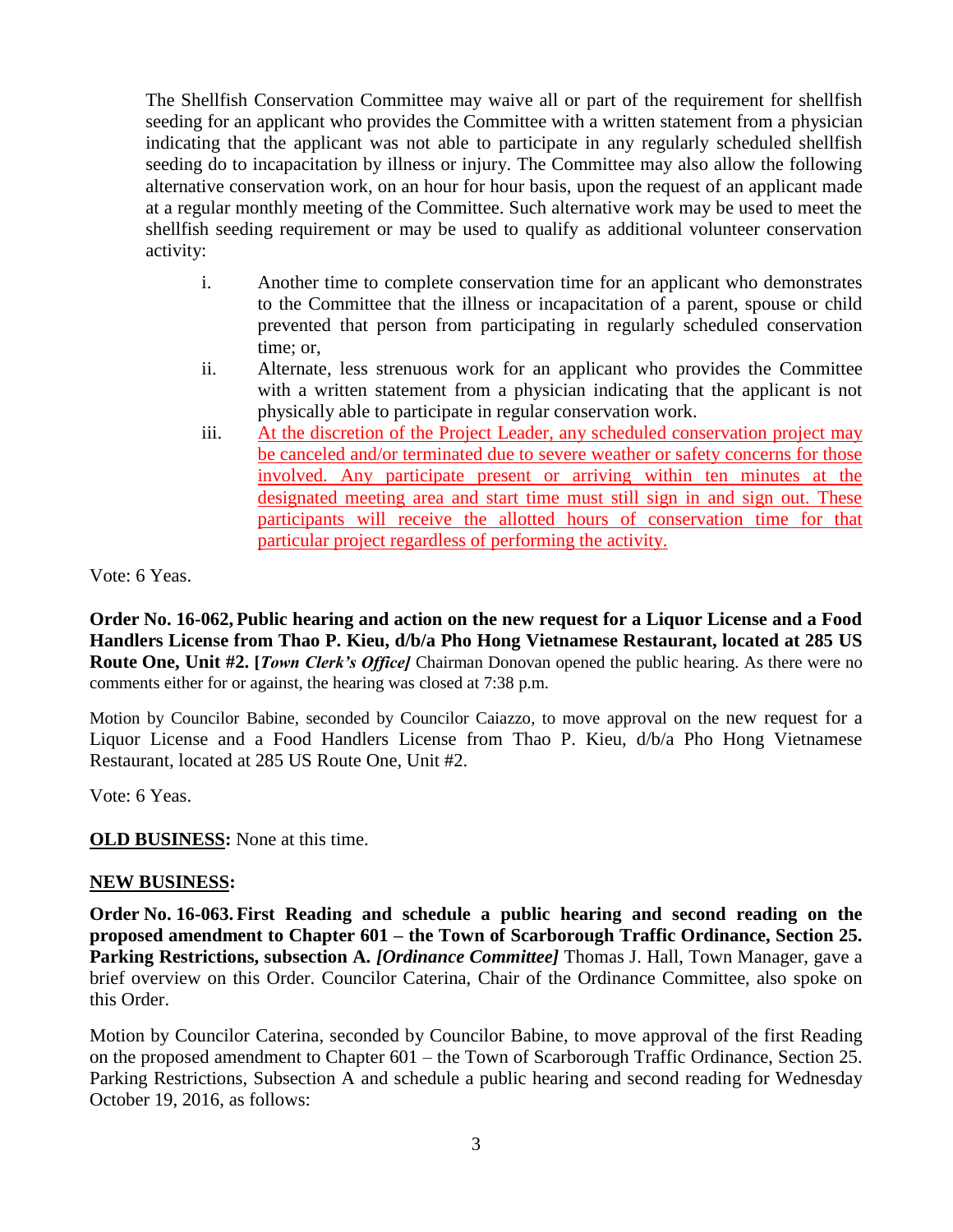#### **CHAPTER 601 TOWN OF SCARBOROUGH TRAFFIC ORDINANCE**

BE IT HEREBY ORDAINED by the Town Council of the Town of Scarborough, Maine, in Town Council assembled, that the following amendment to Chapter 601 - the Traffic Ordinance of the Town of Scarborough, Maine, be and hereby amended by adding the new subsection XI. Orchard Street, as follows:

Section 25. Parking Restrictions.

# **A. PARKING RESTRICTIONS**

# XI. ORCHARD STREET.

No parking shall be allowed on Orchard Street, except for three (3) parking spaces located along the southerly side of Orchard Street [Church side of street].

Vote: 6 Yeas.

**Order No. 16-064. Act on the request to accept the Policy Establishing a Methodology for Calculation of Projected Valuation.** *[Rules and Policies Committee]* Thomas J. Hall, Town Manager gave a brief overview on this Order and recommended that this item be tabled to the next meeting so that Councilor Rowan could present this order.

Motion by Councilor St. Clair, seconded by Councilor Babine, to move table Order No. 16-064 to the October 19<sup>th</sup> Town Council meeting.

Vote to Table: 6 Yeas.

**Order No. 16-065. Act on the request to authorize the Town Manager to sign a Municipal Release Deed on land lying southerly of the Bayview Avenue right of way and westerly of the centerline of Ashton Street Extension, so called, to the low water mark of the Atlantic Ocean, said extension shown on a plan captioned "Plan of Lots at Higgins Beach" dated June 10, 1913 and recorded June 19, 1913 in the Cumberland County Registry of Deeds at Book 12, Page 81.** *[Town Manager]* Thomas J. Hall, Town Manager, gave a brief overview on this Order. Chairman Donovan also spoke on this Order.

Motion by Councilor Babine, seconded by Councilor Caterina, to move approval on the request to authorize the Town Manager to sign a Municipal Release Deed on land lying southerly of the Bayview Avenue right of way and westerly of the centerline of Ashton Street Extension, so called, to the low water mark of the Atlantic Ocean, said extension shown on a plan captioned "Plan of Lots at Higgins Beach" dated June 10, 1913 and recorded June 19, 1913 in the Cumberland County Registry of Deeds at Book 12, Page 81, as follows:

# **MUNICIPAL RELEASE DEED**

**TOWN OF SCARBOROUGH**, a Maine municipal corporation and body politic having a mailing address P.O. Box 360, Scarborough, Maine 04074 ("Grantor"), FOR GOOD AND VALUABLE CONSIDERATION, releases unto **PRESTON L. LEAVITT**, an individual having a mailing address of 17 Becker Drive, Lilitz, Pennsylvania 17543 ("Grantee"), the following described real property:

All Grantor's right, title and interest in and to the land lying southerly of the Bayview Avenue right of way and westerly of the centerline of Ashton Street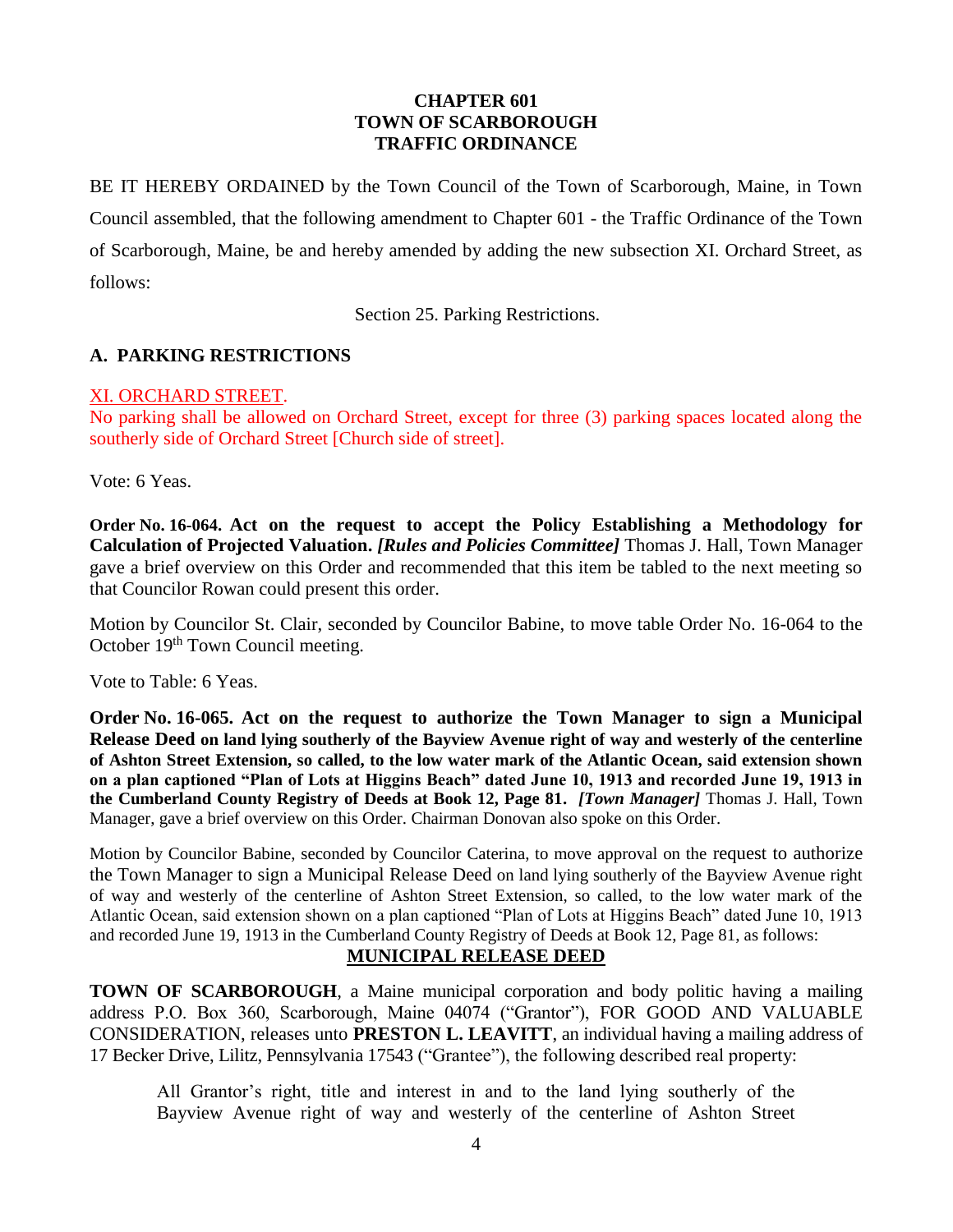Extension, so called, to the low water mark of the Atlantic Ocean, said extension shown on a plan captioned "Plan of Lots at Higgins Beach" dated June 10, 1913 and recorded June 19, 1913 in the Cumberland County Registry of Deeds at Book 12, Page 81.

Reference is made to paragraph 5 of a certain Confirmatory Recreational Easement dated January 11, 2016 and recorded in the Cumberland County Registry of Deeds in Book 32864, Page 174 pursuant to which Grantor agreed to release all Grantor's right, title and interest in and to that portion of Ashton Street Extension lying westerly of the centerline to Preston and Ann Leavitt, Ann Leavitt now being deceased.

IN WITNESS WHEREOF, Grantor has caused this instrument to be executed under seal by Thomas Hall, its Town Manager, thereunto duly authorized, this \_\_\_\_\_\_\_ day of \_\_\_\_\_\_\_\_\_\_\_\_\_\_\_\_\_\_\_, 2016.

\_\_\_\_\_\_\_\_\_\_\_\_\_\_\_\_\_\_\_\_\_\_\_\_\_\_\_\_\_\_ By:\_\_\_\_\_\_\_\_\_\_\_\_\_\_\_\_\_\_\_\_\_\_\_\_\_\_\_\_\_\_

WITNESS: TOWN OF SCARBOROUGH

Print Name: Thomas Hall, Town Manager

STATE OF MAINE COUNTY OF CUMBERLAND, ss. \_\_\_\_\_\_\_\_\_\_\_\_\_\_\_\_\_\_\_\_\_\_\_\_\_\_\_\_\_\_, 2016

Personally appeared the above-named Thomas Hall, Town Manager of the Town of Scarborough, as aforesaid, and acknowledged the foregoing instrument to be his free act and deed in his said capacity and the free act and deed of the Town of Scarborough.

Before me,

\_\_\_\_\_\_\_\_\_\_\_\_\_\_\_\_\_\_\_\_\_\_\_\_\_\_\_\_\_\_ Print Name: Notary Public/Attorney-at-law My Commission Expires:

Vote: 6 Yeas.

**Order No. 16-066. Act on the request to set the date, time, and location of the Municipal Elections for Tuesday, November 8, 2016; appoint the warden, set the hours for voter registration, and act on appointments of election/ballot clerks, pursuant to Chapter 200 – Article VIII. Nomination and Elections and authorize the Town Clerk to make any additional appointments as necessary.** *[Town Clerk]* Motion by Councilor Babine, seconded by Councilor Caterina, to move approval on the request to set the date, time, and location of the Municipal Elections for Tuesday, November 8, 2016; appoint the warden, set the hours for voter registration, and act on appointments of election/ballot clerks, pursuant to Chapter 200 – Article VIII. Nomination and Elections and authorize the Town Clerk to make any additional appointments as necessary, as follows:

# **WARRANT FOR Regular Municipal Election TOWN OF SCARBOROUGH, MAINE**

TUESDAY, NOVEMBER 8, 2016 DAY AND DATE OF ELECTION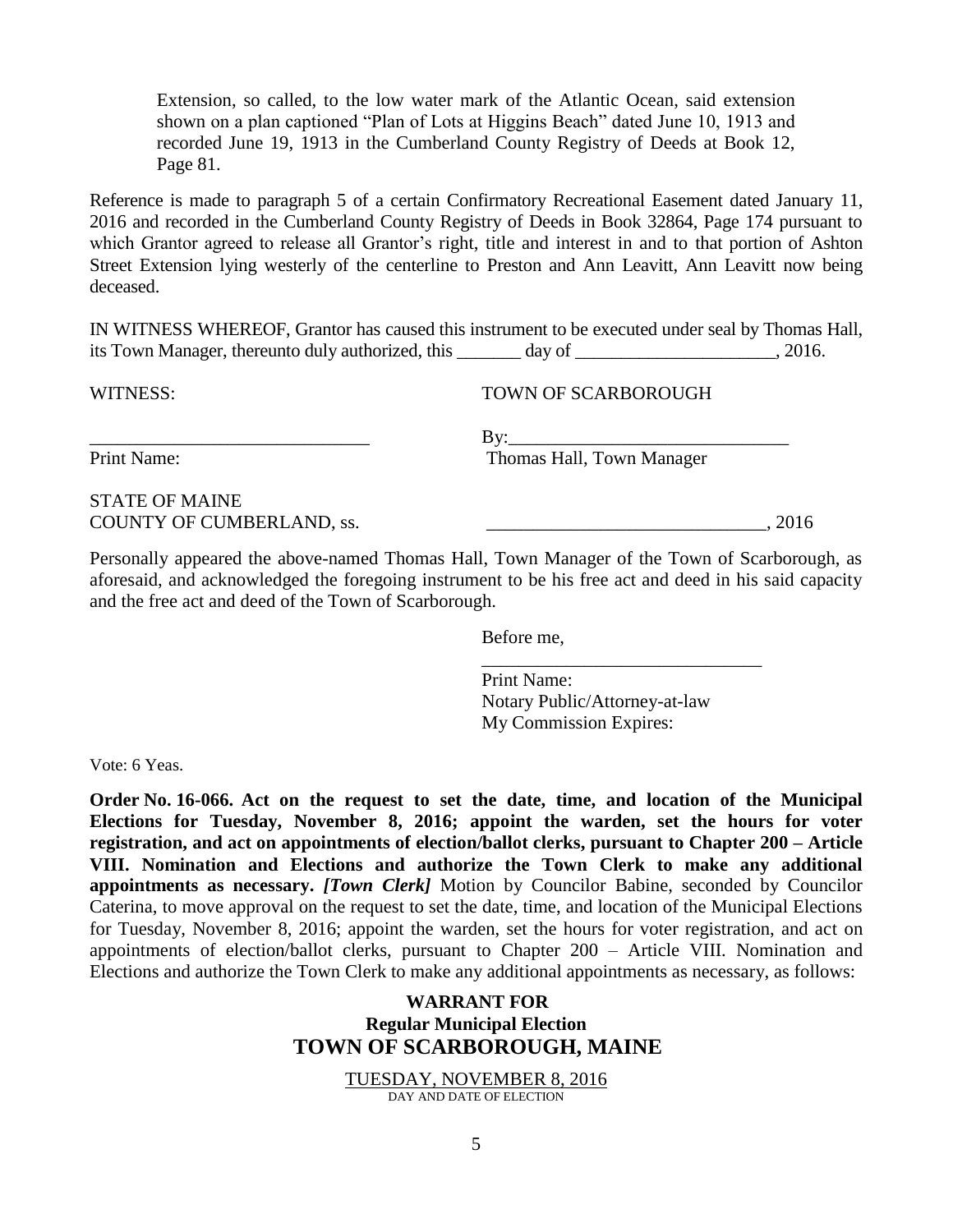County of Cumberland, ss State of Maine

To: Robert A. Moulton, the Police Chief of Scarborough:

You are hereby required in the name of the State of Maine to notify the voters of the Town of Scarborough of the Regular Municipal & Referendum Election, as described in this warrant.

To the Voters of the Town of Scarborough:

You are hereby notified that an election for the purpose of a Regular Municipal Election will be held on Tuesday, November 8, 2016, at the Scarborough High School Alumni Gymnasium: ֧֪֚֞֝֬֝֬֝֬֝֬֝֬֝֬֝

| <b>FOR BOARD OF</b><br><b>EDUCATION MEMBER</b> | <b>FOR TRUSTEE OF</b><br><b>SCARBOROUGH</b> |
|------------------------------------------------|---------------------------------------------|
| Vote for TWO                                   | <b>SANITARY DISTRICT</b><br>Vote for TWO    |
| LYFORD, Cari S.                                | NELSON, David J.                            |
| SHEA, Jodi                                     | STRAUSE, Aubrey L.                          |
|                                                |                                             |
|                                                |                                             |
|                                                |                                             |

The polls shall be opened at 7:00 A.M. and closed at 8:00 P.M.

Absentee Ballots shall be processed on Monday, November 7, 2016, from 9:00 a.m. to 4:00 p.m. and on Election Day, Tuesday, November 8, 2016, starting at 8:00 a.m. and hourly thereafter.

The Registrar of Voters will hold office hours during regular business hours of the Town Hall and at the Polls to correct any error or change a name or address on the voting list; to accept the registration of any person eligible to vote and to accept new enrollments.

A person who is not registered as a voter in the Town of Scarborough may not vote in any Scarborough election.

Approved on Wednesday, October 5, 2016, by the Scarborough Town Council.

| Joyce        | Alden            | Timothy   | Hendrix   |
|--------------|------------------|-----------|-----------|
| Annie        | Archibald        | Geraldine | Holton    |
| Sue          | Beckerley        | Donna     | Jackman   |
| Rhonda       | Bernard          | Mark      | Jackson   |
| Ann          | <b>Blaisdell</b> | Shirley   | Jackson   |
| <b>Bruce</b> | <b>Blaisdell</b> | Joyce     | Jensen    |
| Edward       | Campbell         | Ann       | Johnson   |
| Constance    | Carlson          | Sheila    | Johnson   |
|              |                  |           | Jolly-    |
| Harold       | Clough           | Deborah   | Schofield |
| Julie        | Collins          | Patricia  | Jones     |
| Melissa      | Cooledge         | Elaine    | Killelea  |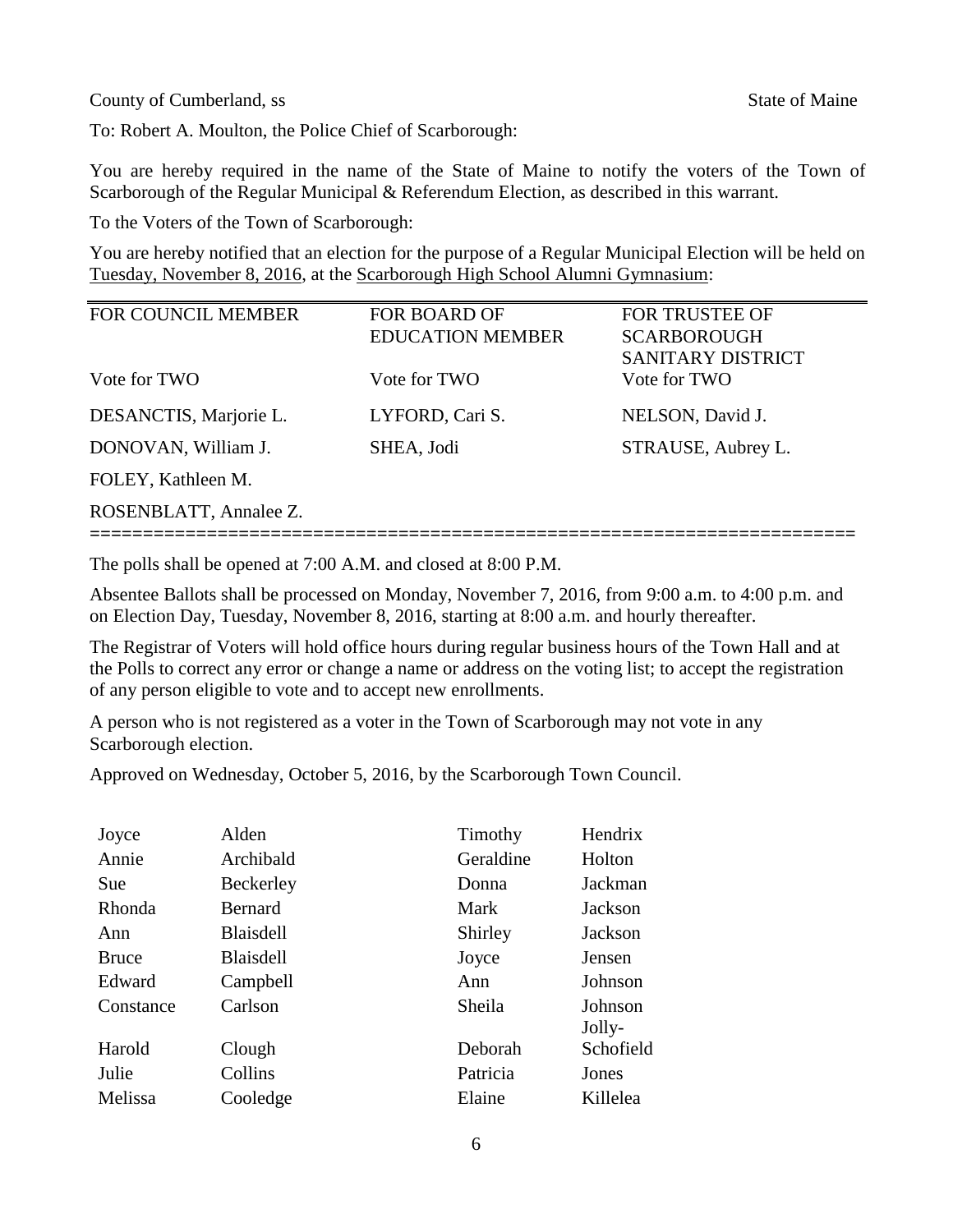| Tristan        | Corriveau    |        | Teresa   | Konczal       |               |
|----------------|--------------|--------|----------|---------------|---------------|
| Kerry          | Corthell     |        | Cindy    | Kueck         |               |
| Jackie         | Curlew       |        | Lorraine | LaChapelle    |               |
| Beverly        | Dahms        |        | Alfred   | LeDoux        |               |
| Dolores        | Davio        |        | Susan    | Libby         |               |
| Joseph         | Davio        |        | Janet    | Love          |               |
| Marjorie       | DeSanctis    |        | Geoff    | MacLean       |               |
| Marie          | Downs        |        | Nancy    | MacLean       |               |
| Mary           | Duca         |        | Marion   | Nielsen       |               |
| Sandra         | Elder        |        | Marion   | <b>O'Roak</b> |               |
| Emilie         | <b>Estes</b> |        | Janice   | Paul          |               |
| <b>Barbara</b> | Fagnant      |        | William  | Penley        | Deputy Warden |
| Charlene       | Fenlason     |        | Robert   | Pendleton     |               |
| Connie         | Flaherty     |        | Cheryl   | Plowman       |               |
| June           | Gillis       |        | Richard  | Reid          |               |
| Jean           | Giroux       |        | Deborah  | Rideout       |               |
| Wilfred        | Giroux       |        | Doris    | Smith         |               |
| Guy            | Gledhill     | Warden | Drew     | Serbin        |               |
| Elizabeth      | Grant        |        | Martha   | Smick         |               |
| Libby          | Greenleaf    |        | Emily    | Ward          |               |
| Georgia        | Hanson       |        | Maureen  | Weeks         |               |
| Ken            | Happel       |        | Mary Lou | Wiley         |               |
| Donna          | Hazard       |        | Eska     | Wink          |               |
| Carl           | Helms        |        | Michael  | Wygant        |               |
| Sue            | Helms        |        |          |               |               |
| Catherine      | Hendrix      |        |          |               |               |

Vote: 6 Yeas.

**Order No. 16-067. Act on the request to authorize the Town Manager to sign a** *Letter of Support*  **for the Eastern Trail Alliance regarding their grant application to People for Bikes for the Eastern Trail** *"Close the Gap"* **Fundraiser.** Thomas J. Hall, Town Manager and Councilor Hayes spoke on this Order.

Motion by Councilor Babine, seconded by Councilor Caterina, to move approval on the request to authorize the Town Manager to sign a *Letter of Support* for the Eastern Trail Alliance regarding their grant application to People for Bikes for the Eastern Trail *"Close the Gap"* Fundraiser.

Vote: 6 Yeas.

**Item 8. Non Action Items.** None at this time.

# **Item 9. Standing and Special Committee Reports and Liaison Reports.**

Councilor Caterina commented on the Long Range Planning Committee